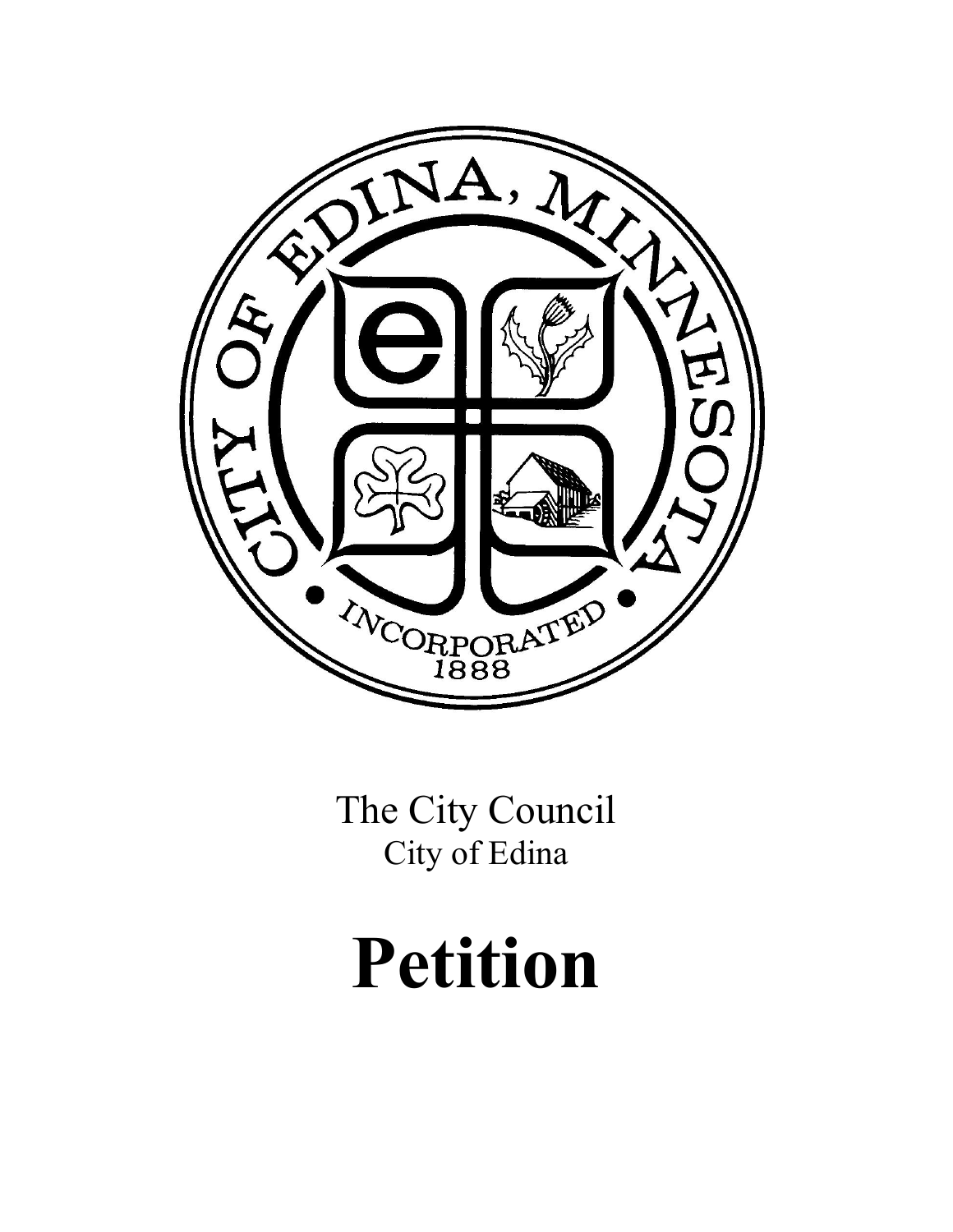### **Petition Instructions**

This petition form is to be used to ask the Edina City Council to consider the following types of improvements:

#### **SIDEWALK**

#### **ALLEY PAVING**

#### **WATER MAIN**

#### **STORM SEWER**

#### **PERMANENT STREET SURFACING WITH CURB AND GUTTER**

#### **CURB AND GUTTER ONLY (WITHOUT PERMANENT STREET SURFACING)**

#### **SANITARY SEWER**

#### **STREET LIGHTING**

or another improvement you describe (called **OTHER** on this form).

You may use another petition form if you wish but the city council may reject such petitions unless they contain the following information:

- **1. Type of improvement(s) requested, e.g., SIDEWALK, STORM SEWER, WATER MAIN, ETC.**
- **2. Precise locations(s) of the requested improvements.**
- **3. A statement that all who sign the petition understand that the city council may assess the costs of these improvements against the properties benefiting from the improvements in amounts determined by the Council.**
- **4. Printed name of property owner, owner's signature and phone number, and property address.**
- **5. Signature of person circulating the petition.**

If you have questions, please call the City Clerk at 952-927-8861 between 8:00 a.m. and 4:30 p.m.

SHARON ALLISON CITY CLERK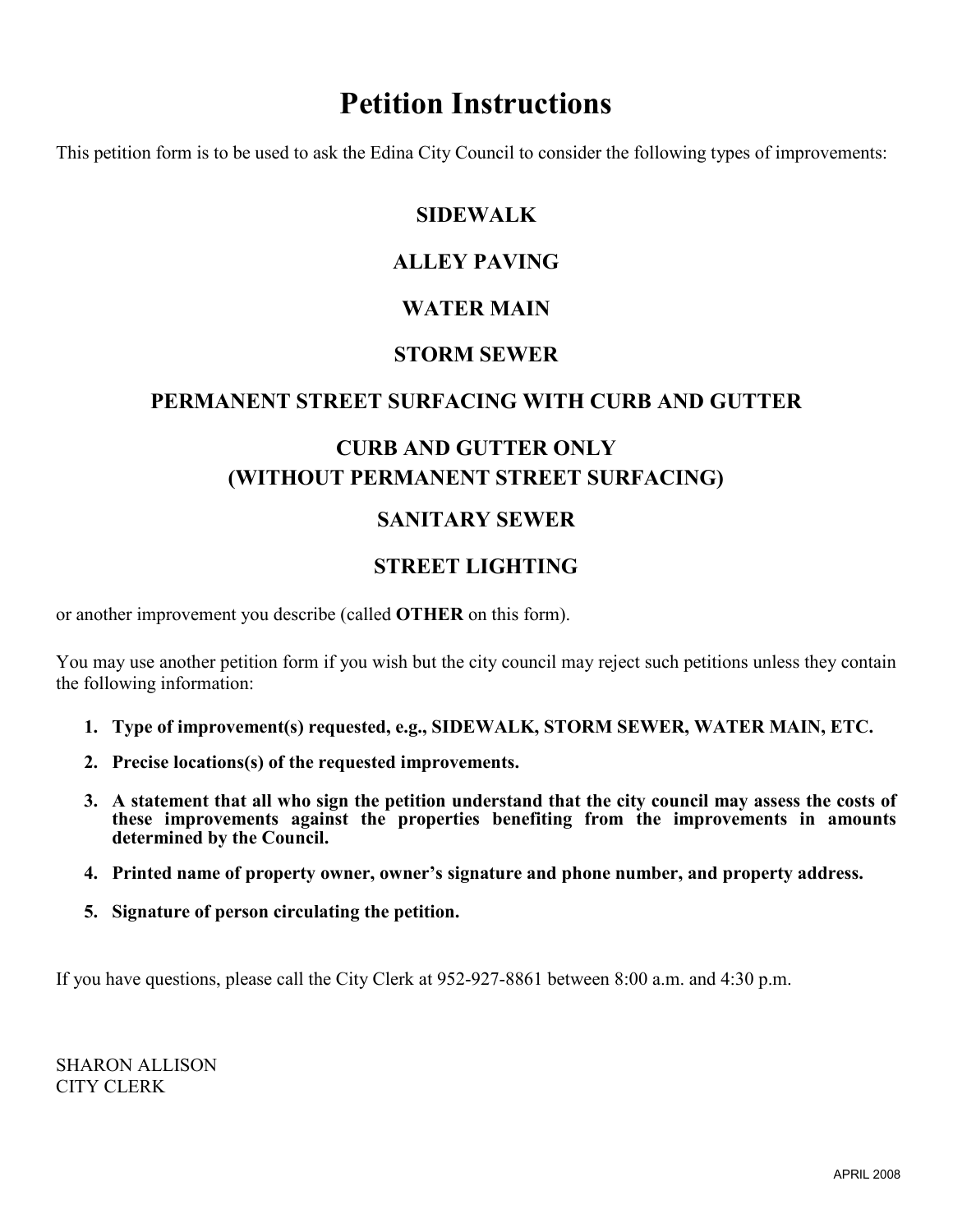

**City of Edina, Minnesota CITY COUNCIL 4801 West 50th Street • Edina, Minnesota 55424 ( (952) 927-8861 • (952) 927-7645 FAX • (612) 927-5461 TDD**

## PETITION TO THE CITY COUNCIL

| SIDEWALK                                            | $\Box$ ALLEY PAVING                             | $\Box$ WATER MAIN      |
|-----------------------------------------------------|-------------------------------------------------|------------------------|
| <b>STORM SEWER</b>                                  | $\Box$ SANITARY SEWER                           | $\Box$ STREET LIGHTING |
| $\mid$ CURB AND GUTTER ONLY $\Box$ PERMANENT STREET | <b>SURFACING WITH</b><br><b>CURB AND GUTTER</b> | $\Box$ OTHER:          |

To the Mayor and City Council:

The persons who have signed this petition ask the City Council to consider the improvements listed above to the locations listed below.

|                                               | between |                | and |                |
|-----------------------------------------------|---------|----------------|-----|----------------|
| <b>LOCATION OF IMPROVEMENT BY STREET NAME</b> |         | <b>ADDRESS</b> |     | <b>ADDRESS</b> |
|                                               | between |                | and |                |
| <b>LOCATION OF IMPROVEMENT BY STREET NAME</b> |         | <b>ADDRESS</b> |     | <b>ADDRESS</b> |
|                                               | between |                | and |                |
| <b>LOCATION OF IMPROVEMENT BY STREET NAME</b> |         | <b>ADDRESS</b> |     | <b>ADDRESS</b> |
|                                               | between |                | and |                |
| <b>LOCATION OF IMPROVEMENT BY STREET NAME</b> |         | <b>ADDRESS</b> |     | <b>ADDRESS</b> |

#### **IMPORTANT NOTE: THE PERSONS WHO HAVE SIGNED THIS PETITION UNDERSTAND THAT THE CITY COUNCIL MAY ASSESS THE COSTS OF THESE IMPROVEMENTS AGAINST THE PROPERTIES BENEFITING FROM THE IMPROVEMENTS IN AMOUNTS DETERMINED BY THE COUNCIL AS AUTHORIZED BY CHAPTER 429, MINNESOTA STATUTES.**

| <b>PROPERTY OWNER'S</b><br><b>SIGNATURE</b> | <b>OWNER'S NAME</b><br>(PRINTED) | <b>PROPERTY ADDRESS</b><br>(PRINTED) |
|---------------------------------------------|----------------------------------|--------------------------------------|
|                                             |                                  |                                      |
|                                             |                                  |                                      |
|                                             |                                  |                                      |
| This petition was circulated by:            |                                  |                                      |
| <b>NAME</b>                                 | <b>ADDRESS</b>                   | <b>PHONE</b>                         |

There is space for more signatures on the back.

**DATE RECEIVED:**